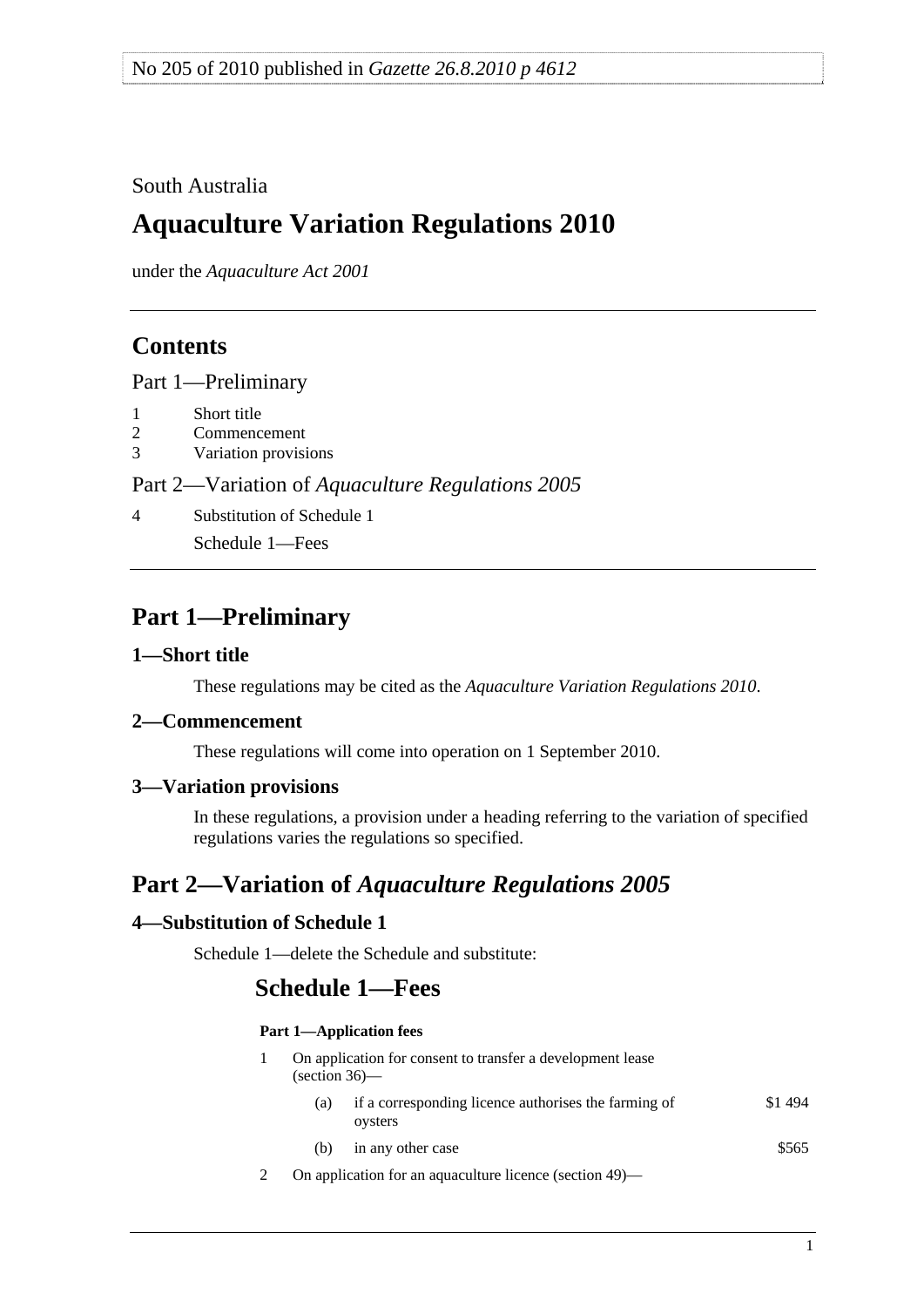|   | (a)                                                                                                      | in the case of a corresponding licence within an<br>aquaculture zone-     |                                                                                   |         |  |  |
|---|----------------------------------------------------------------------------------------------------------|---------------------------------------------------------------------------|-----------------------------------------------------------------------------------|---------|--|--|
|   |                                                                                                          | (i)                                                                       | administrative component                                                          | \$2 169 |  |  |
|   |                                                                                                          | (ii)                                                                      | advertising component                                                             | \$1 300 |  |  |
|   | (b)                                                                                                      | in the case of a corresponding licence outside of an<br>aquaculture zone— |                                                                                   |         |  |  |
|   |                                                                                                          | (i)                                                                       | administrative component                                                          | \$3697  |  |  |
|   |                                                                                                          | (ii)                                                                      | advertising component                                                             | \$1 300 |  |  |
|   | (c)                                                                                                      | licence—                                                                  | in the case of a licence other than a corresponding                               |         |  |  |
|   |                                                                                                          | (i)                                                                       | for a low risk ( <i>category A</i> ) licence—                                     |         |  |  |
|   |                                                                                                          | (A)                                                                       | administrative component                                                          | \$1453  |  |  |
|   |                                                                                                          | (B)                                                                       | advertising component                                                             | \$1 300 |  |  |
|   |                                                                                                          | (ii)                                                                      | for a medium risk ( <i>category</i> $\bm{B}$ ) licence—                           |         |  |  |
|   |                                                                                                          | (A)                                                                       | administrative component                                                          | \$1738  |  |  |
|   |                                                                                                          | (B)                                                                       | advertising component                                                             | \$1 300 |  |  |
|   |                                                                                                          | (iii)                                                                     | for a high risk ( <i>category</i> $C$ ) licence—                                  |         |  |  |
|   |                                                                                                          | (A)                                                                       | administrative component                                                          | \$2739  |  |  |
|   |                                                                                                          | (B)                                                                       | advertising component                                                             | \$1 300 |  |  |
| 3 | On application to vary the conditions of an aquaculture licence<br>$\left( \text{section } 52 \right)$ — |                                                                           |                                                                                   |         |  |  |
|   | (a)                                                                                                      |                                                                           | in the case of a corresponding licence that authorises the<br>farming of oysters- |         |  |  |
|   |                                                                                                          | (i)                                                                       | for a simple variation                                                            | \$1 292 |  |  |
|   |                                                                                                          | (ii)                                                                      | for a standard variation                                                          | \$1710  |  |  |
|   |                                                                                                          | (iii)                                                                     | for a complex variation                                                           | \$3 237 |  |  |
|   | (b)                                                                                                      |                                                                           | in the case of any other corresponding licence—                                   |         |  |  |
|   |                                                                                                          | (i)                                                                       | for a simple variation                                                            | \$915   |  |  |
|   |                                                                                                          | (ii)                                                                      | for a standard variation                                                          | \$1 211 |  |  |
|   |                                                                                                          | (iii)                                                                     | for a complex variation                                                           | \$2 293 |  |  |
|   | (c)                                                                                                      | licence-                                                                  | in the case of a licence other than a corresponding                               |         |  |  |
|   |                                                                                                          | (i)                                                                       | for a simple variation                                                            | \$651   |  |  |
|   |                                                                                                          | (ii)                                                                      | for a standard variation                                                          | \$764   |  |  |
|   |                                                                                                          | (iii)                                                                     | for a complex variation                                                           | \$1954  |  |  |
| 4 |                                                                                                          |                                                                           | On application for renewal of an aquaculture licence (section 53)                 | \$452   |  |  |
| 5 | On application for consent to transfer an aquaculture licence<br>$(section 55)$ —                        |                                                                           |                                                                                   |         |  |  |
|   | in the case of a corresponding licence that authorises the<br>\$1743<br>(a)<br>farming of oysters        |                                                                           |                                                                                   |         |  |  |
|   | (b)                                                                                                      |                                                                           | in the case of any other corresponding licence                                    | \$522   |  |  |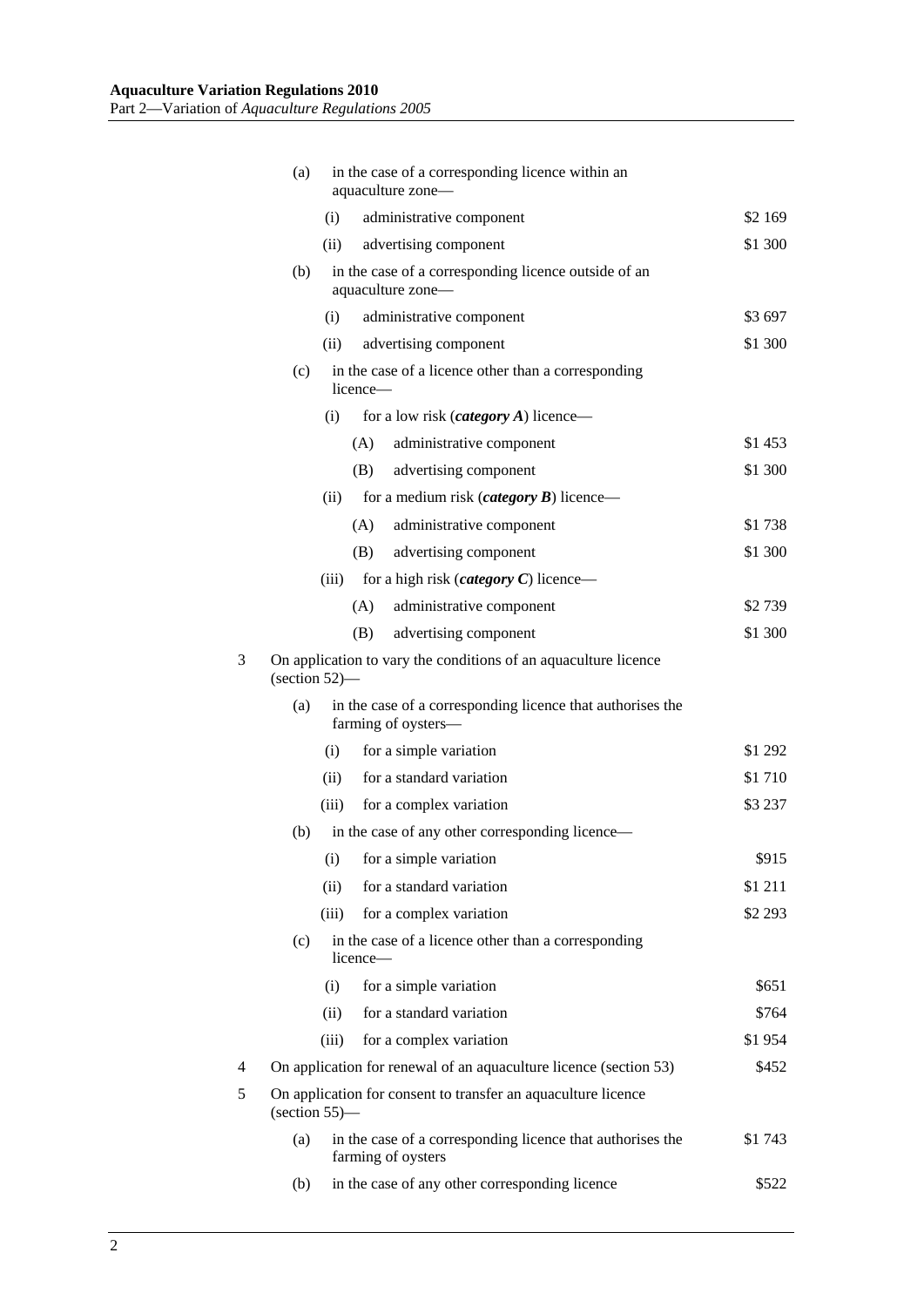|    | (c)                                                                                                                     |       | in the case of a licence other than a corresponding<br>licence                                                                                | \$431   |  |  |
|----|-------------------------------------------------------------------------------------------------------------------------|-------|-----------------------------------------------------------------------------------------------------------------------------------------------|---------|--|--|
| 6  | On application for consent to surrender an aquaculture licence<br>other than a corresponding licence (section 56)       |       |                                                                                                                                               |         |  |  |
| 7  |                                                                                                                         |       | On application for the division of a lease area into separate lease<br>areas (regulation 28A)                                                 |         |  |  |
|    | (a)                                                                                                                     |       | if a corresponding licence authorises the farming of<br>oysters                                                                               | \$2739  |  |  |
|    | (b)                                                                                                                     |       | in any other case                                                                                                                             | \$1 082 |  |  |
| 8  |                                                                                                                         |       | On application for the division of a licence area into separate<br>licence areas (regulation 28B)—                                            |         |  |  |
|    | (a)                                                                                                                     |       | in the case of a licence that authorises the farming of<br>oysters                                                                            | \$1 494 |  |  |
|    | (b)                                                                                                                     |       | in any other case                                                                                                                             | \$823   |  |  |
| 9  |                                                                                                                         |       | On application for renewal of an aquaculture lease (Aquaculture<br>(Standard Lease Conditions) Policy 2005)-                                  |         |  |  |
|    | (a)                                                                                                                     |       | if a corresponding licence authorises the farming of<br>oysters                                                                               | \$718   |  |  |
|    | (b)                                                                                                                     |       | in any other case                                                                                                                             | \$474   |  |  |
| 10 | On application to vary an aquaculture lease or its conditions<br>(Aquaculture (Standard Lease Conditions) Policy 2005)- |       |                                                                                                                                               |         |  |  |
|    | (a)                                                                                                                     |       | for a variation consisting of or involving-                                                                                                   |         |  |  |
|    |                                                                                                                         | (i)   | the substitution of the lease area (within or outside<br>of an aquaculture zone) where at least 80% of the<br>lease area will remain the same | \$1 146 |  |  |
|    |                                                                                                                         | (ii)  | the substitution of the lease area within an<br>aquaculture zone (other than a variation of a kind<br>referred to in subparagraph (i))        | \$1932  |  |  |
|    |                                                                                                                         | (iii) | the substitution of the lease area outside of an<br>aquaculture zone (other than a variation of a kind<br>referred to in subparagraph (i))    | \$2 734 |  |  |
|    | (b)                                                                                                                     |       | for a variation of any other kind                                                                                                             | \$700   |  |  |
|    |                                                                                                                         |       | Part 2—Periodic fees for corresponding licences for the financial year 2010/11 and<br>for each subsequent financial year                      |         |  |  |
| 11 |                                                                                                                         |       | For an aquaculture licence to farm prescribed wild caught tuna                                                                                | \$1 755 |  |  |
| 12 | For an aquaculture licence to farm finfish other than prescribed<br>wild caught tuna                                    |       |                                                                                                                                               | \$1831  |  |  |
| 13 | For an aquaculture licence to farm abalone in a subtidal area<br>\$1 801                                                |       |                                                                                                                                               |         |  |  |
| 14 | subtidal area                                                                                                           |       | For an aquaculture licence to farm molluscs other than abalone in a                                                                           | \$1 801 |  |  |
| 15 |                                                                                                                         |       | For an aquaculture licence to farm molluscs (including abalone,<br>but not including oysters) in an intertidal area                           | \$1 770 |  |  |